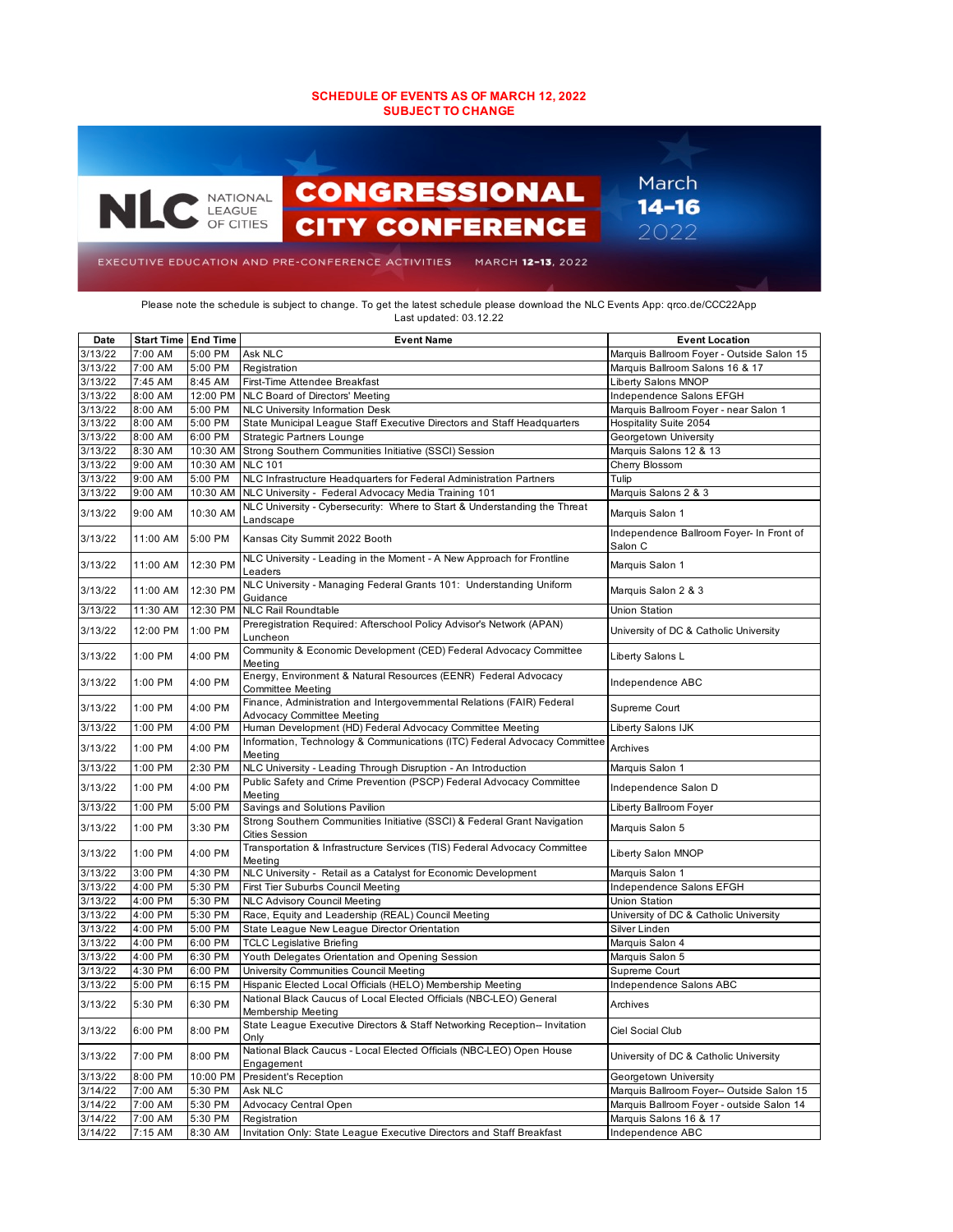| 3/14/22            | 7:30 AM            | 5:00 PM            | Invitation Only: State Municipal League Staff Executive Directors and Staff<br>Headquarters                                               | Hospitality Suite 2054                              |
|--------------------|--------------------|--------------------|-------------------------------------------------------------------------------------------------------------------------------------------|-----------------------------------------------------|
| 3/14/22            | 7:30 AM            | 5:00 PM            | Kansas City Summit 2022 Booth                                                                                                             | Independence Ballroom Foyer- In Front of<br>Salon C |
| 3/14/22            | 7:30 AM            | 5:00 PM            | Savings and Solutions Pavilion                                                                                                            | Liberty Ballroom Foyer                              |
| 3/14/22            | 8:00 AM            | 5:00 PM            | Preregistration Required: White House Office Hours                                                                                        | Silver Linden                                       |
| 3/14/22            | 8:00 AM            | 6:00 PM            | <b>Strategic Partners Lounge</b>                                                                                                          | Georgetown University                               |
| 3/14/22            | 8:30 AM            | 10:00 AM           | <b>Opening General Session</b>                                                                                                            | Marquis Salons 1-10                                 |
| 3/14/22            | 9:00 AM            | 1:00 PM            | Democratic Municipal Officials State Chapters Leadership Development Brown<br>Bag Lunch                                                   | Magnolia                                            |
| 3/14/22            | 9:00 AM            | 1:00 PM            | Cities Leading the Way: Local Governments Building the Infrastructure to<br>Support an Equitable Recovery for Young Children and Families | Archives                                            |
| 3/14/22            | 9:00 AM            | 5:00 PM            | Preregistration Required: NLC Infrastructure Headquarters for Federal<br><b>Administration Partners</b>                                   | Tulip                                               |
| 3/14/22            | 10:15 AM           | 11:30 AM           | Building a Healthy, Supported, and Trained Workforce: How ARPA Can Help<br>Your Community Invest in Worker Education and Training         | Independence ABC                                    |
| 3/14/22            | 10:15 AM           | 11:30 AM           | Closing the Digital Divide: Leveraging Federal Resources for Broadband,<br>Digital Equity                                                 | Independence Salon D                                |
| 3/14/22            | 10:15 AM           | 11:30 AM           | Homelessness in Focus: Local Government Roles in Intervention and<br>Prevention                                                           | Liberty Salons MNOP                                 |
| 3/14/22            | 10:15 AM           | 11:15 AM           | Invitation Only: State League Executive Directors Only Session                                                                            | Scarlet Oak                                         |
| 3/14/22            | 10:15 AM           | 11:30 AM           | Making Your Community More Energy Wise: New Federal Grants for Energy                                                                     | Liberty Salons IJK                                  |
| 3/14/22            | 10:15 AM           | 10:45 AM           | Efficiency and Clean Energy<br>Press Conference                                                                                           | Archive Foyer, M4 Level                             |
| 3/14/22            | 10:15 AM           | 11:30 AM           | Safer for All: How Your Community Can Benefit from New Federal Programs for<br>Safer Streets and Rail Crossings                           | Liberty Salon L                                     |
| 3/14/22            | 10:15 AM           | 11:15 AM           | Youth Delegates Session                                                                                                                   | Independence Salons EFGH                            |
| 3/14/22            | 11:30 AM           | 12:30 PM           | City Health Dashboard Congressional Districts Focus Group                                                                                 | Gallaudet University                                |
| 3/14/22            | 11:30 AM           | 1:00 PM            | Council on Youth, Education & Families Meeting                                                                                            | Cherry Blossom                                      |
| 3/14/22            | 11:30 AM           | 1:00 PM            | Invitation Only: State League Executive Directors and Presidents Lunch                                                                    | Union Station                                       |
| 3/14/22            | 11:30 AM           | 12:30 PM           | Large Cities Council Meeting                                                                                                              | Independence Salons EFGH                            |
| 3/14/22            | 11:30 AM           | 1:00 PM            | Military Communities Council Meeting                                                                                                      | Mint                                                |
| 3/14/22            | 11:30 AM           | 1:00 PM            | Preregistration Required: Women in Municipal Government (WIMG) Luncheon<br>and Meeting                                                    | Capitol/Congress                                    |
| 3/14/22            | 11:30 AM           | 12:30 PM           | Small Cities Council Meeting                                                                                                              | Dogwood                                             |
| 3/14/22            | 11:30 AM           | 1:00 PM            | Strategic Partner & Member Engagement Luncheon                                                                                            | University of DC & Catholic University              |
| 3/14/22            | 1:45 PM            | 3:15 PM            | Afternoon General Session                                                                                                                 | Marquis Salons 1-10                                 |
| 3/14/22            | 3:45 PM            | 5:15 PM            | Improving Your Community's Water Infrastructure: Opportunities for Federal<br>Support                                                     | Liberty Salons IJK                                  |
| 3/14/22<br>3/14/22 | 3:45 PM<br>3:45 PM | 5:15 PM<br>5:15 PM | Invitation Only: Mayors' Education Task Force Meeting                                                                                     | Archives<br>Independence Salons ABC                 |
| 3/14/22            | 3:45 PM            | 5:15 PM            | Legal Update: Court Cases Impacting Local Government<br>Moving Forward with Affordable Housing: Strategies for Development and            | Liberty Salons MNOP                                 |
| 3/14/22            | 3:45 PM            | 5:15 PM            | Preservation<br>Protecting Against Cyberthreats: Resources for Your Community in the New                                                  | Independence Salon D                                |
| 3/14/22            | 3:45 PM            | 5:15 PM            | Infrastructure Law<br>Transportation Partnership Playbook: Using Federal and State Transportation                                         | Liberty Salon L                                     |
| 3/14/22            | 3:45 PM            | 4:15 PM            | Programs to Rebuild Roads, Bridges and Culverts at Home<br>Young Municipal Leaders Pop-Up Discussion                                      | Lobby Lounge                                        |
| 3/14/22            | 5:15 PM            | 7:00 PM            | League of Minnesota Cities Reception                                                                                                      | Mint Room                                           |
| 3/14/22            | 5:30 PM            | 6:30 PM            | Asian Pacific American Municipal Officials (APAMO) General Membership<br>Meeting                                                          | Cherry Blossom                                      |
| 3/14/22            | 5:30 PM            | 6:45 PM            | LGBTQ+ Local Officials (LGBTQ+LO) Membership Meeting                                                                                      | Union Station                                       |
| 3/14/22            | 5:30 PM            | 6:30 PM            | Ticket required: Texas Municipal League Reception                                                                                         | Capitol/Congress                                    |
| 3/14/22            | 7:30 PM            | 9:00 PM            | Ticket Required: Diversity Awards Event & Constituency Group Reception                                                                    | Independence Salons EFGH                            |
| 3/15/22            | 7:00 AM            | 1:00 PM            | Registration                                                                                                                              | Marquis Salons 16 & 17                              |
| 3/15/22            | 7:30 AM            | 12:30 PM           | Ask NLC                                                                                                                                   | Marquis Ballroom Foyer - Outside Salon 15           |
| 3/15/22            | 7:30 AM            | 12:30 PM           | Kansas City Summit 2022 Booth                                                                                                             | Independence Ballroom Foyer- In Front of<br>Salon C |
| 3/15/22            | 7:30 AM            | 12:15 PM           | Savings and Solutions Pavilion                                                                                                            | Liberty Ballroom Foyer                              |
| 3/15/22            | 8:00 AM            | 5:00 PM            | Preregistration Only: White House Office Hours                                                                                            | Silver Linden                                       |
| 3/15/22            | 8:00 AM            | 5:00 PM            | State Municipal League Staff Executive Directors and Staff Headquarters                                                                   | Hospitality Suite 2054                              |
| 3/15/22            | 8:00 AM            | 6:00 PM            | <b>Strategic Partners Lounge</b><br>Equity and Economic Development: Charting the Course for an Equitable                                 | Georgetown University                               |
| 3/15/22            | 8:30 AM            | 10:00 AM           | Recovery                                                                                                                                  | Liberty Salons MNOP                                 |
| 3/15/22            | 8:30 AM            | 10:00 AM           | Federal Support for Local Resilience: How the New Infrastructure Law Can<br>Help Your Community Invest in Disaster Mitigation             | Liberty Salon L                                     |
| 3/15/22            | 8:30 AM            | 10:00 AM           | How Federal Infrastructure Investments Can Help Small and Rural<br>Communities                                                            | Independence Salons ABC                             |
| 3/15/22            | 8:30 AM            | 10:00 AM           | Transportation Direct Spotlight: Making the Most of Direct Federal<br>Transportation Programs in Your Community                           | Liberty Salons IJK                                  |
| 3/15/22            | 9:00 AM            | 5:00 PM            | Advocacy Central Open                                                                                                                     | Marquis Ballroom Foyer - outside Salon 14           |
| 3/15/22            | 9:00 AM            | 5:00 PM            | Preregistration Required: NLC Infrastructure Headquarters for Federal<br><b>Administration Partners</b>                                   | Tulip                                               |
| 3/15/22            | 10:30 AM           | 12:00 PM           | ARPA Implementation in Your Community: Sharing Successes and Challenges<br>(Cities over 350,001)                                          | Liberty Salons IJK                                  |
| 3/15/22            |                    |                    | ARPA Implementation in Your Community: Sharing Successes and Challenges                                                                   | Independence Salons ABC                             |
|                    | 10:30 AM           | 12:00 PM           | (Cities 140,001-350,000)<br>ARPA Implementation in Your Community: Sharing Successes and Challenges                                       |                                                     |